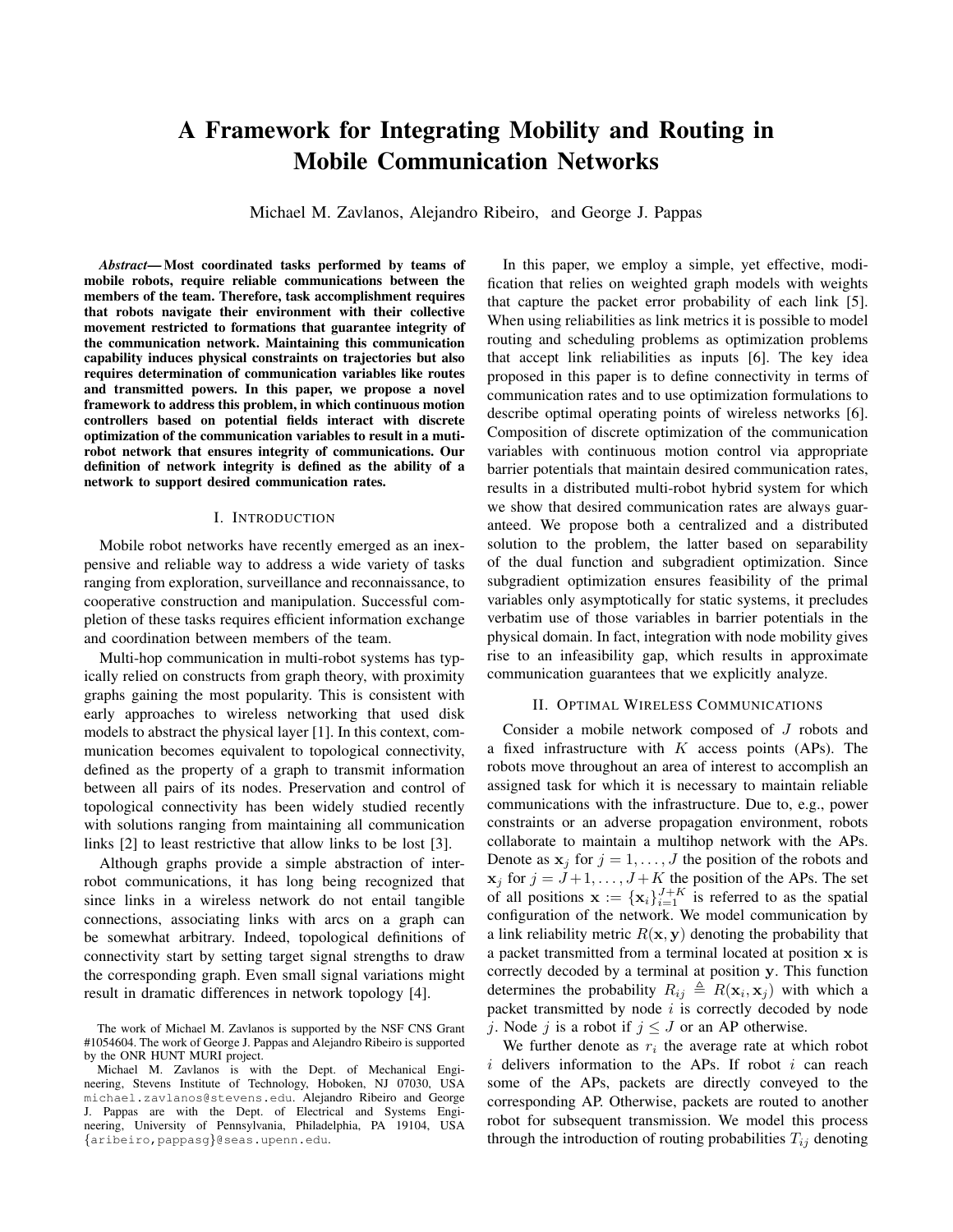

Fig. 1. Robotic network consisting of two access points (AP) and three robots (R). Shown are the packet rates  $r_i$  generated by every robot as well as the rates  $T_{ij}R(\mathbf{x}_i, \mathbf{x}_j)$  sent from robot i and successfully decoded by robot j, where  $T_{ij}$  is the probability that robot i routes packets to robot j and  $R(\mathbf{x}_i, \mathbf{x}_j)$  is the reliability of the channel between robots i and j.

the probability with which robot  $i$  selects node  $j$ , a robot or an AP, as a destination of its transmitted packets; see Fig. 1.

Between the time of their generation or arrival from another robot and their transmission packets are stored in a queue. To ensure stability of these queues it suffices to require the average rate at which packets arrive at the ith queue to be smaller than the average rate at which packets leave this queue. Thus, our interest is to determine routing probabilities  $T_{ij}$  and rates  $r_i$  that satisfy the inequality

$$
r_i + \sum_{j=1}^{J} T_{ji} R(\mathbf{x}_j, \mathbf{x}_i) \le \sum_{j=1}^{J+K} T_{ij} R(\mathbf{x}_i, \mathbf{x}_j).
$$
 (1)

Any set of variables  $\{r_i\}_{\forall i}$  and  $\{T_{ij}\}_{\forall i,j}$  that satisfy the inequalities in (1) ensures information delivery. A basic requirement is that all robots can communicate with the infrastructure APs at least at a basal rate of  $r_{i0}$  packets per time unit. When this happens we say that we have network integrity as we formally define next.

Definition 1 (Network integrity) *For configuration* x *and basal rates* r<sup>i</sup>0*, network integrity implies not only existence but also availability of rates*  $\{r_i\}_{\forall i}$  *and routing variables*  ${T_{ij}}\}_{\forall i,j}$  *for which the inequalities in* (1) *hold and*  $r_i \geq r_{i0}$ *.* 

For a given spatial configuration  $\{\mathbf x_i\}_{i=1}^{J+K}$  there might be various sets of variables that ensure network integrity. To select an element of this set we introduce strictly concave optimality criteria  $U_i(r_i)$  and  $V_{ij}(T_{ij})$  measuring the value associated with variables  $r_i$  and  $T_{ij}$  respectively. The operating point is then selected as the solution of the problem

$$
P_{\mathbf{x}} = \max_{T_{ij}} \sum_{i=1}^{J} U_i(r_i) + \sum_{i=1}^{J} \sum_{j=1}^{J+K} V_{ij}(T_{ij}) \quad (2)
$$
  
s.t 
$$
r_i + \sum_{j=1}^{J} T_{ji} R(\mathbf{x}_j, \mathbf{x}_i) \le \sum_{j=1}^{J+K} T_{ij} R(\mathbf{x}_i, \mathbf{x}_j),
$$

$$
r_i \ge r_{i0}, \sum_{j=1}^{J} T_{ij} \le 1,
$$

where the constraints are required for all  $i \in \{1, \ldots, K\}$ . To ensure network integrity for configuration x, we need to find optimal routing probabilities  $T_{ij}$  that solve the optimization problem in (2). This yields basal rates  $r_{i0}$  for all terminals, while assigning the remaining resources in a manner that is optimal in terms of utilities  $U_i(r_i)$  and  $V_{ij}(T_{ij})$ .



Fig. 2. Communication links are solid or dashed depending on their quality  $T_{ij}R_{ij}$ , with solid ones indicating higher quality. Packets flow to the APs.

#### III. INTEGRATING MOBILITY & COMMUNICATIONS

Since mobility introduces nonlinearities in (2), we first propose a centralized hybrid control scheme consisting of continuous-time motion controllers composed with periodic re-optimization of the routing probabilities  $T_{ij}$  according to (2). The routing variables are the switching signal in the motion controllers, which rely on artificial potential functions  $\phi_i = \phi_{i,b} + \phi_{i,c} + \phi_{i,t}$  composed of a barrier potential

$$
\phi_{i,b} = \left[ \left( \sum_{j=1}^{J+K} T_{ij} R_{ij} \right)^2 - \left( \sum_{j=1}^{J} T_{ji} R_{ji} + r_{i0} \right)^2 \right]^{-1} (3)
$$

that ensures internal consistency of the routing variables  $T_{ij}$ at terminal  $i$  according to  $(2)$ , a collision avoidance potential  $\phi_{i,c} = \sum_{j \neq i} ||\mathbf{x}_i - \mathbf{x}_j||^{-2}$ , and task potentials  $\phi_{i,t}$  that can be designed to model a variety of tasks, as it will be discussed bellow. Under mild conditions on the functions  $R(\mathbf{x}_i, \mathbf{x}_j)$ and  $\phi_{i,t}$ , we can define a closed loop hybrid system by the integration of the optimization (2) with the motion controllers

$$
\dot{\mathbf{x}}_i = -\nabla_{\mathbf{x}_i} \phi_i, \quad \text{for all } i = 1, \dots, J. \tag{4}
$$

Proposition 1 ( [7]) *The closed loop system* (2) *–* (4) *guarantees that all robots can communicate with the infrastructure at a basal rate of*  $r_{i0}$  *packets per unit time. Moreover, collisions between robots are avoided.*

To illustrate the proposed framework we consider simple models of channel reliabilities that are deterministic, decreasing functions of the inter-robot distances  $\|\mathbf{x}_{i,j}\| = \|\mathbf{x}_{i} - \mathbf{x}_{j}\|$ . One possible choice is  $R_{ij} = a \|\mathbf{x}_{ij}\|^3 + b \|\mathbf{x}_{ij}\|^2 + c \|\mathbf{x}_{ij}\| + d$ if  $l \leq \mathbf{x}_{ij} \leq u$ ,  $R_{ij} = 1$  if  $\|\mathbf{x}_{ij}\| < l$  and  $R_{ij} = 0$  if  $\|\mathbf{x}_{ij}\| > u$ , where  $0 < l < u$  lower and upper bounds on the inter-robot distances, respectively, and the constants  $a$ , b, c and d chosen such that  $R_{ij} = R(\mathbf{x}_i, \mathbf{x}_j)$  is a twice differentiable function ranging from 0 to 1 [7]. We further assume one robot is the *leader* that is responsible for serving the SP and the other robots relay the information back to the APs. We choose  $\phi_{i,t} = \frac{1}{2} ||\mathbf{x}_i - \mathbf{x}_{i,t}||^2$  and  $r_{i0} = .8$  for the leader, and  $\phi_{i,t} = 0$  and  $r_{i0} = 0$  for all relay robots, where  $x_{i,t}$  denotes the location of the service point. In this scenario, the utilities  $U_i(r_i) = 0$  for all robots. Shown in Fig. 2 is the evolution of the system under the influence of the leader.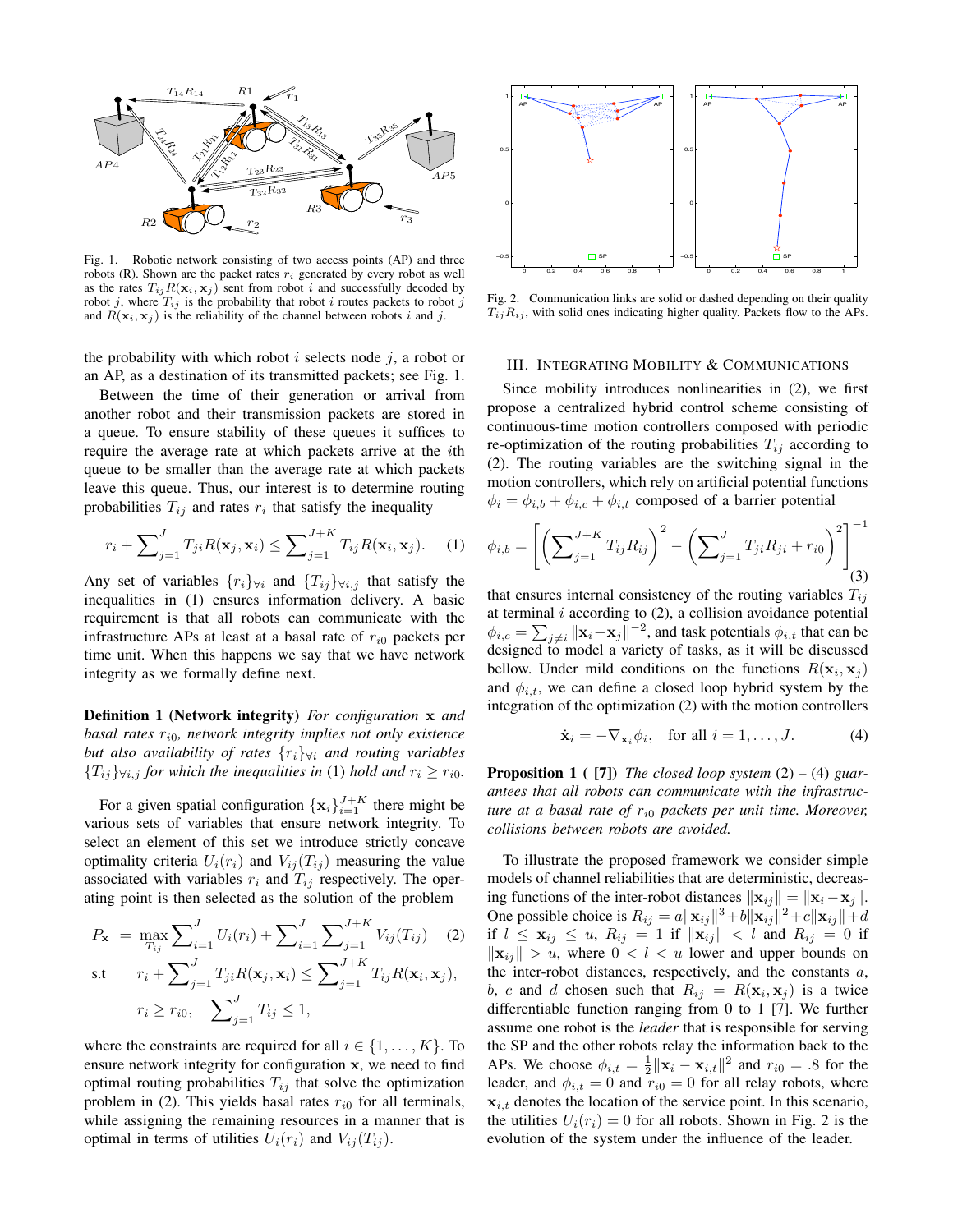#### IV. DISTRIBUTED OPTIMAL COMMUNICATIONS

Solving (2) at a central designated node as in Section III entails a large communication cost to convey the network's topology and disseminate the optimal operating point. This cost can be avoided by devising a distributed solution based on the separability of the Lagrangian dual of (2). To do so, associate Lagrange multipliers  $\lambda_i$  with each of the routing constraints in (1), and define the Lagrangian as

$$
\mathcal{L}_{\mathbf{x}}(\lambda, \mathbf{T}, \mathbf{r}) = \sum_{i=1}^{J} U_i(r_i) + \sum_{i=1}^{J} \sum_{j=1}^{J+K} V_{ij}(T_{ij})
$$
(5)  
+ 
$$
\sum_{i=1}^{J} \lambda_i \left[ \sum_{j=1}^{J+K} T_{ij} R(\mathbf{x}_i, \mathbf{x}_j) - \sum_{j=1}^{J} T_{ji} R(\mathbf{x}_j, \mathbf{x}_i) - r_i \right].
$$

where  $\lambda, r \in \mathbb{R}^J$  are vectors of Lagrange multipliers and rates and  $\mathbf{T} \in \mathbb{R}^{J \times J + K}$  is a matrix of routing probabilities  $T_{ij}$ . The dual function is then defined as the maximum of the Lagrangian with respect to primal variables, i.e.,

$$
g_{\mathbf{x}}(\boldsymbol{\lambda}) = \max_{r_i \ge r_{i0}, \ \sum_{j=1}^{J+K} T_{ij} \le 1} \mathcal{L}_{\mathbf{x}}(\boldsymbol{\lambda}, \mathbf{T}, \mathbf{r}).
$$
 (6)

The dual problem is finally defined as the minimization of the dual function,  $D_x = \min_{\lambda > 0} g_x(\lambda)$ . Since for fixed spatial configurations  $x$ , the problem in  $(2)$  is convex it holds that  $D_x = P_x$  implying that we can work with the dual problem in lieu of the primal problem in (2). In particular, a distributed algorithm can be obtained by implementing gradient descent in the dual domain.

To implement dual gradient descent we compute the gradient of the dual function using primal Lagrangian maximizers, see e.g., [8]. For given  $\lambda$  define the primal Lagrangian maximizers as

$$
\{r_{\mathbf{x},i}(\boldsymbol{\lambda})\}_{\forall i}, \{T_{\mathbf{x},ij}(\boldsymbol{\lambda})\}_{\forall i,j} \triangleq \underset{\substack{r_i \geq r_{i0}, \\ \sum_{j=1}^{J+K} T_{ij} \leq 1}}{\operatorname{argmax}} \mathcal{L}_{\mathbf{x}}(\boldsymbol{\lambda}, \mathbf{T}, \mathbf{r}). \tag{7}
$$

The components of the dual function's gradient are then given by the constraint slack associated with  $\{r_{\mathbf{x},i}(\lambda)\}\forall i$  and  ${T_{\mathbf{x},ij}(\boldsymbol{\lambda})}_{\forall i,j}$ , i.e.,

$$
[\nabla g_{\mathbf{x}}(\boldsymbol{\lambda})]_i = \sum_{j=1}^{J+K} T_{\mathbf{x},ij}(\boldsymbol{\lambda}) R(\mathbf{x}_i, \mathbf{x}_j)
$$
(8)  

$$
-\sum_{j=1}^{J} T_{\mathbf{x},ji}(\boldsymbol{\lambda}) R(\mathbf{x}_j, \mathbf{x}_i) - r_{\mathbf{x},i}(\boldsymbol{\lambda}).
$$

A key observation here is that the Lagrangian in (5) can be written as a sum of local Lagrangians that depend only on variables  $r_i$  and  $\{T_{ij}\}\forall i$ . Indeed, it suffices to reorder terms in (5) to realize that upon defining local Lagrangians

$$
\mathcal{L}_{\mathbf{x},i}(\lambda, \mathbf{T}, \mathbf{r}) = U_i(r_i) - \lambda_i r_i
$$
  
+ 
$$
\sum_{j=1}^J \left[ V_{ij}(T_{ij}) + T_{ij} R(\mathbf{x}_i, \mathbf{x}_j) (\lambda_i - \lambda_j) \right]
$$
  
+ 
$$
\sum_{j=J+1}^{J+K} \left[ V_{ij}(T_{ij}) + \lambda_i T_{ij} R(\mathbf{x}_i, \mathbf{x}_j) \right]
$$
 (9)

it is possible to write

$$
\mathcal{L}_{\mathbf{x}}(\lambda, \mathbf{T}, \mathbf{r}) = \sum_{i=1}^{J} \mathcal{L}_{\mathbf{x}, i}(\lambda, \mathbf{T}, \mathbf{r}).
$$
 (10)

The local Lagrangian  $\mathcal{L}_{\mathbf{x},i}(\lambda, \mathbf{T}, \mathbf{r})$  is defined so that all summands of the global Lagrangian  $\mathcal{L}_{\mathbf{x}}(\lambda, \mathbf{T}, \mathbf{r})$  that involve primal variables  $r_i$  and  $\{T_{ij}\}_{j=1}^{J+K}$  for given i appear in, and only in,  $\mathcal{L}_{\mathbf{x},i}(\lambda, \mathbf{T}, \mathbf{r})$  [cf. (5) and (9)]. Therefore, to find the variables  $r_{\mathbf{x},i}(\lambda)$  and  $\{T_{\mathbf{x},ij}(\lambda)\}_{j=1}^{J+K}$  that maximize the global Lagrangian as per (7) it suffices to find the arguments that maximize the local Lagrangians in (9),

$$
r_{\mathbf{x},i}(\boldsymbol{\lambda}), \{T_{\mathbf{x},ij}(\boldsymbol{\lambda})\}_{j=1}^{J+K} = \underset{\substack{r_i \geq r_{i0}, \\ \sum_{j=1}^{J+K} T_{ij} \leq 1}}{\operatorname{argmax}} \mathcal{L}_{\mathbf{x},i}(\boldsymbol{\lambda}, \mathbf{T}, \mathbf{r}). \tag{11}
$$

where the constraints  $r_i \ge r_{i0}$  and  $\sum_{j=1}^{J+K} T_{ij} \le 1$  in (11) are for the node i under consideration. Contrast  $(7)$  and  $(11)$ to observe that in (7) we maximize the global Lagrangian subject to global constraints, while in (11) we maximize local Lagrangians with respect to local constraints.

Introduce now an index  $n$  and consider time instants  ${t_n}_{n=0}^{\infty}$  at which variables are updated. We can use the observation in (11) to write the following distributed gradient descent algorithm for the dual function:

**Primal iteration** For given Lagrange multipliers  $\lambda(t_n)$  and spatial configuration  $\mathbf{x}(t_n)$  compute Lagrangian maximizers  $r_i(t_n) = r_{\mathbf{x}(t_n),i}[\boldsymbol{\lambda}(t_n)]$  and  $T_{ij}(t_n) = T_{\mathbf{x}(t_n),ij}[\boldsymbol{\lambda}(t_n)],$ defined as in  $(7)$ , according to  $(11)$  as

$$
r_i(t_n), \{T_{ij}(t_n)\}_{j=1}^{J+K} = \underset{\substack{r_i \ge r_{i0}, \\ \sum_{j=1}^{J+K} T_{ij} \le 1}}{\operatorname{argmax}} \mathcal{L}_{\mathbf{x}(t_n), i}(\lambda(t_n), \mathbf{T}, \mathbf{r}).
$$
\n(12)

**Dual Iteration.** Use the primal variables  $r_i(t_n)$  and  $T_{ij}(t_n)$ in (12) to update the dual variables as

$$
\lambda_i(t_{n+1}) = \left[\lambda_i(t_n) - \epsilon \left(\sum_{j=1}^{J+K} T_{ij}(t_n) R(\mathbf{x}_i(t_n), \mathbf{x}_j(t_n)) - \sum_{j=1}^{J} T_{ji}(t_n) R(\mathbf{x}_j(t_n), \mathbf{x}_i(t_n)) - r_i(t_n)\right)\right]^+.
$$
(13)

Letting variables  $r_i(t_n)$ ,  $\{T_{ij}(t_n)\}_{j=1}^{J+K}$ , and  $\lambda_i(t_n)$  be associated with terminal  $i$ , the algorithm described by  $(12)$ and (13) can be implemented in a distributed manner. The maximization in (12) requires access to local multipliers  $\lambda_i(t_n)$  and multipliers  $\lambda_i(t_n)$  from those terminals for which  $R(\mathbf{x}_i(t_n), \mathbf{x}_j(t_n)) \neq 0$ . Likewise, the dual update (13) requires local primal variables  $r_i(t_n)$  and  $\{T_{ij}(t_n)\}_{j=1}^{J+K}$ as well as neighboring primal variables  $\{T_{ji}(t_n)\}_{j=1}^J$  from terminals that communicate directly with i.

# V. DISTRIBUTED CONTROL OF MOBILITY & COMMUNICATIONS

Let  $\dot{\mathbf{x}}_i(t) = \mathbf{u}_i(\mathbf{x}(t); \sigma_i(t_n))$  for  $t \in [t_n, t_{n+1})$ , denote the dynamics of robot *i* between times  $t_n$  and  $t_{n+1}$ , where the function  $\mathbf{u}_i(\mathbf{x}(t); \sigma_i(t_n))$  denotes the control signal of robot i and  $\sigma_i(t_n)$  denotes a switching signal that we define as

$$
\sigma_i(t_n) = \{T_{ij}(t_n)\}_{j=1}^{J+K} \cup \{T_{ji}(t_n)\}_{j=1}^J.
$$
 (14)

The switching signal  $\sigma_i(t_n)$  contains the routing variables  ${T_{ij}(t_n)}_{j=1}^{J+K}$  that are locally available at robot i and routing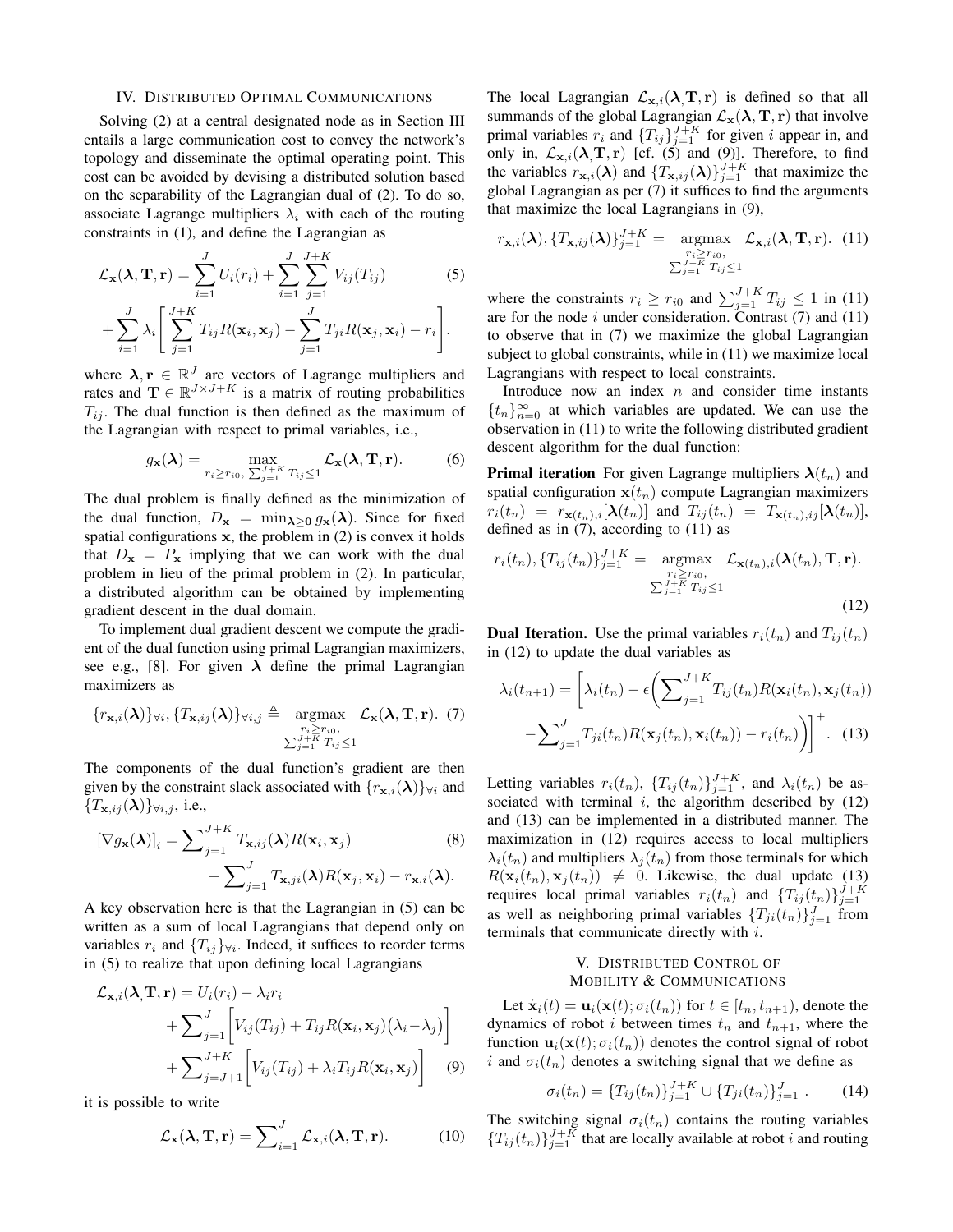variables  $\{T_{ji}(t_n)\}_{j=1}^J$  are received through communication with neighboring terminals. This information allows us to compute the offered rate at time  $t$  which we define as

$$
\beta_i(\mathbf{x}(t); \sigma_i(t_n)) = \sum_{j=1}^{J+K} T_{ij}(t_n) R(\mathbf{x}_i(t), \mathbf{x}_j(t)) \qquad (15)
$$

$$
- \sum_{j=1}^{J} T_{ji}(t_n) R(\mathbf{x}_j(t), \mathbf{x}_i(t)).
$$

The offered rate  $\beta_i(\mathbf{x}(t); \sigma_i(t_n))$  is an upper limit on the rates that can be achieved by the system at time  $t$  using available routing variables  $T_{ij}(t_n)$ . In a static setting we are guaranteed that for large enough time index  $t_n$ , it holds  $\beta_i(\mathbf{x}(t_n); \sigma_i(t_n)) \geq r_i(t_n) \geq r_{i0}$ . In a dynamic setting this is not necessarily true because routing variables  $T_{ij}(t_n)$  are computed for configuration  $x(t_n)$ , not  $x(t)$ . In this case we want to monitor the offered rates  $\beta_i(\mathbf{x}(t); \sigma_i(t_n))$  to ensure that they do exceed the basal requirements  $r_{i0}$ . In the language of Definition 1 we want to satisfy network integrity at time t using routing variables  $T_{ij}(t_n)$  and rates  $r_i = \beta_i(\mathbf{x}(t); \sigma_i(t_n)) \geq r_{i0}.$ 

Since the distributed primal-dual iteration (12)-(13) developed in Section IV, only ensures feasibility of the primal variables in the limit of a static system, for a given time  $t_n$ , primal iterates  $r_i(t_n)$  and  $T_{ij}(t_n)$  are close to feasible but not necessarily so; i.e., there exists a small error term e for which  $\beta_i(\mathbf{x}(t_n); \sigma_i(t_n)) \geq r_i(t_n) - e \geq r_{i0} - e$ . As the system moves from configuration  $\mathbf{x}(t_n)$  to  $\mathbf{x}(t)$  for  $t > t_n$ , this error may get larger because routes  $T_{ij}(t_n)$  were computed for configuration  $x(t_n)$ , not for the current spatial arrangement  $\mathbf{x}(t)$ . This motivates controllers  $\mathbf{u}_i(\mathbf{x}(t); \sigma_i(t_n))$  based on potential functions

$$
\hat{\phi}_i(\mathbf{x}(t); \sigma_i(t_n)) = \frac{\gamma_i^k(\mathbf{x}_i(t))}{\tilde{\beta}_i^2(\mathbf{x}(t); \sigma_i(t_n))},
$$

where  $k > 0$  is a positive constant,  $\gamma_i : \mathbb{R}^2 \to \mathbb{R}_+$  serves as a goal potential that robot  $i$  strives to minimize, and

$$
\tilde{\beta}_i(\mathbf{x}(t); \sigma_i(t_n)) = \beta_i(\mathbf{x}(t); \sigma_i(t_n)) - r_{i0} + e. \tag{16}
$$

measures satisfaction of the approximate network integrity constraint in  $\beta_i(\mathbf{x}(t_n); \sigma_i(t_n)) \geq r_{i0} - e$  for the communication rate offered to robot  $i$  and serves as an obstacle barrier potential that repels the robots from the obstacle set  $\tilde{\beta}_i(\mathbf{x}(t); \sigma_i(t_n)) < 0.$ 

Since  $\hat{\phi}_i$  can grow unbounded as the approximate network integrity constraints tend to become violated, i.e., as  $\tilde{\beta}_i \rightarrow 0$ , resulting in unbounded robot speeds, we further introduce a diffeomorphism  $\psi(y) = \frac{y}{1+y}$  that squashes the image of  $\hat{\phi}_i$  from  $[0,\infty]$  to  $[0,1]$ . Moreover, define the function  $\chi(y) = y^{1/k}$  to restrict the effect of the obstacles close to the boundary of the free space  $\tilde{\beta}_i(\mathbf{x}(t); \sigma_i(t_n)) = 0$ . Composition of  $\chi$ ,  $\psi$  and  $\hat{\phi}_i$  results in the artificial potential

$$
\phi_i = \chi \circ \psi \circ \hat{\phi}_i = \frac{\gamma_i}{(\gamma_i^k + \tilde{\beta}_i^2)^{1/k}}.
$$
 (17)

The control law for every robot  $i$  can be defined by the negative gradient of the potential  $\phi_i$  in (17) resulting in

$$
\dot{\mathbf{x}}_i(t) = -\alpha \nabla_{\mathbf{x}_i} \phi_i(\mathbf{x}(t); \sigma_i(t_n)), \tag{18}
$$

for all  $i = 1, \ldots, J$  and all  $t \in [t_n, t_{n+1})$ , with  $\alpha > 0$  a speed gain. The communication variables in  $\sigma_i(t_n)$  are regulated by the primal-dual iteration (12)–(13) at times  $\{t_n\}_{n=0}^{\infty}$ .

# *A. Algorithm Analysis*

To simplify presentation introduce a vector t stacking the rows of the transmission probability matrix T and a matrix  $A_x$  with dimensions  $J \times J(J + K)$  so as to write the constraints in (1) as  $A_x t - r \geq 0$ . Using this definition we can rewrite (2) as

$$
P_{\mathbf{x}} = \max f_0(\mathbf{r}, \mathbf{t}), \quad \text{s.t. } \mathbf{A}_{\mathbf{x}} \mathbf{t} - \mathbf{r} \ge \mathbf{0}, \qquad (19)
$$

where the constraints  $r_i \geq r_{i0}$  and  $\sum_{j=1}^{J+K} T_{ij} \leq 1$  were left implicit. Similarly, we can use this shorthand notation to rewrite the optimal distributed communication algorithm in  $(12)-(13)$  as

$$
\mathbf{t}(t_n), \mathbf{r}(t_n) = \operatorname{argmax} \mathcal{L}_{\mathbf{x}(t_n), i}(\boldsymbol{\lambda}(t_n), \mathbf{t}, \mathbf{r}), \tag{20a}
$$

$$
\boldsymbol{\lambda}(t_{n+1}) = \left[\boldsymbol{\lambda}(t_n) - \epsilon \left(\mathbf{A}_{\mathbf{x}(t_n)} \mathbf{t}(t_n) - \mathbf{r}(t_n)\right)\right]^+.
$$
 (20b)

In a static setting, i.e., when the robot positions  $x(t)$  are fixed, e.g., at  $\mathbf{x}(t_n)$ , for all time  $t \geq t_0$ , it is known that the dual variables  $\lambda(t_n)$  approach the optimal multipliers  $\lambda_{\mathbf{x}(t_n)}^*$ . As we already observed, convergence of the primal variables  $t(t_n)$  and  $r(t_n)$  to the optimal network operating point  $\mathbf{t}^*_{\mathbf{x}(t_n)}, \mathbf{r}^*_{\mathbf{x}(t_n)}$  follows provided some technical conditions hold. However when terminals move as per (18), the optimal operating point drifts away towards  $\mathbf{t}^*_{\mathbf{x}(t_{n+1})}, \mathbf{r}^*_{\mathbf{x}(t_{n+1})}.$  Our goal in this section is to determine the optimality of the operating point  $\mathbf{t}(t_n)$ ,  $\mathbf{r}(t_n)$  with respect to the optimal operating point  $\mathbf{t}^*_{\mathbf{x}(t_n)}, \mathbf{r}^*_{\mathbf{x}(t_n)}$  for the current team configuration  $x(t_n)$ .

Throughout the subsequent analysis we make the following assumptions on the dual functions  $g_{\mathbf{x}}(\lambda)$ : (A1) The dual functions  $g_{\mathbf{x}}(\lambda)$  are strongly convex with common strong convexity parameter m, i.e.,  $g_{\mathbf{x}}(\boldsymbol{\mu}) \geq g_{\mathbf{x}}(\boldsymbol{\lambda}) + \nabla g_{\mathbf{x}}(\boldsymbol{\lambda})^T (\boldsymbol{\mu} \lambda$ ) +  $\frac{m}{2}$   $\|\lambda - \mu\|^2$ ; (A2) The gradients of the dual functions  $g_{\mathbf{x}}(\lambda)$  are Lipschitz continuous with common Lipschitz constant M, i.e.,  $\|\nabla g_{\mathbf{x}}(\boldsymbol{\lambda}) - \nabla g_{\mathbf{x}}(\boldsymbol{\mu})\| \le M \|\boldsymbol{\lambda} - \boldsymbol{\mu}\|$ ; (A3) The 2-norm of the dual gradients  $\nabla g_{\mathbf{x}}(\lambda)$  are uniformly bounded for all  $\lambda$  and all x, i.e.,  $\|\nabla g_{\mathbf{x}}(\lambda)\| \leq G_{\text{max}};$ (A4) The 1-norm of the optimal Lagrange multipliers  $\lambda_x^*$ are uniformly bounded for all x, i.e.,  $\|\lambda_{\mathbf{x}}^*\|_1 \leq \lambda_{\max}$ . These assumptions are mild, technical, and commonly required in the analysis of gradient descent algorithms. The following result describes the distance between the current  $\lambda(t_n)$  and the current optimal  $\lambda^*_{\mathbf{x}(t_n)}$  Lagrange multipliers.

**Theorem 1** ( [9, 10]) Let  $\mathbf{x}(t_n)$  denote the team config*uration at iteration n,*  $\lambda^*_{\mathbf{x}(t_n)}$  *the corresponding optimal dual variable and*  $\lambda(t_n)$  *the dual iterate obtained through iterative application of* (20)*. Assume the step size in* (20) *is bounded as*  $\epsilon \leq 1/M$  *and that the difference between reliabilities at subsequent configurations is absolutely bounded*

$$
\left| R(\mathbf{x}_i(t_{n+1}), \mathbf{x}_j(t_{n+1})) - R(\mathbf{x}_i(t_n), \mathbf{x}_j(t_n)) \right| \le \delta \quad (21)
$$